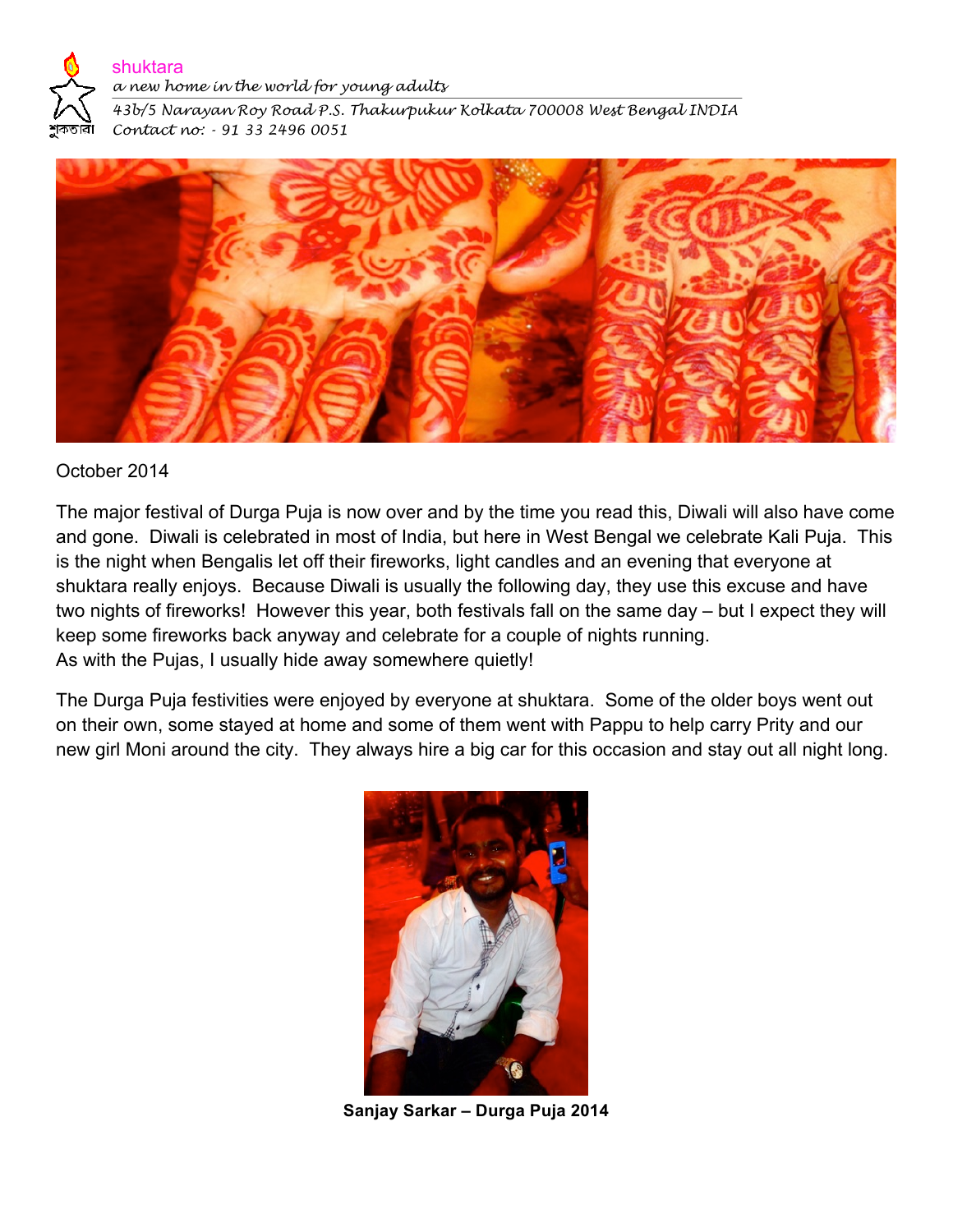

**Moni on 10th September 2014**

Moni had come a short time before the Pujas and was very excited to have new clothes and jewellery to wear for her very first outing. At the beginning of September, Pappu had received a phone call from Childline India Foundation about a little girl who they were unable to care for. They had placed her in a hospital, for safe keeping, even though she was well. Pappu immediately went to the hospital and agreed that shuktara would take her and she would live at Lula Bari, our girls home. She came on 10<sup>th</sup> September.

It has been tough for Moni, she does not have the mental capacity to understand that her family have abandoned her and for the first few weeks she would cry out for her mother. Moni was left on a pavement in North Kolkata and has no use of her legs. She uses her arms to manoeuvre herself around. She is already settling in well and enjoys the activities with the other girls and their tutors.



**Our two latest girls Muniya and Moni at Lula Bari ready to out and celebrate Durga Puja**